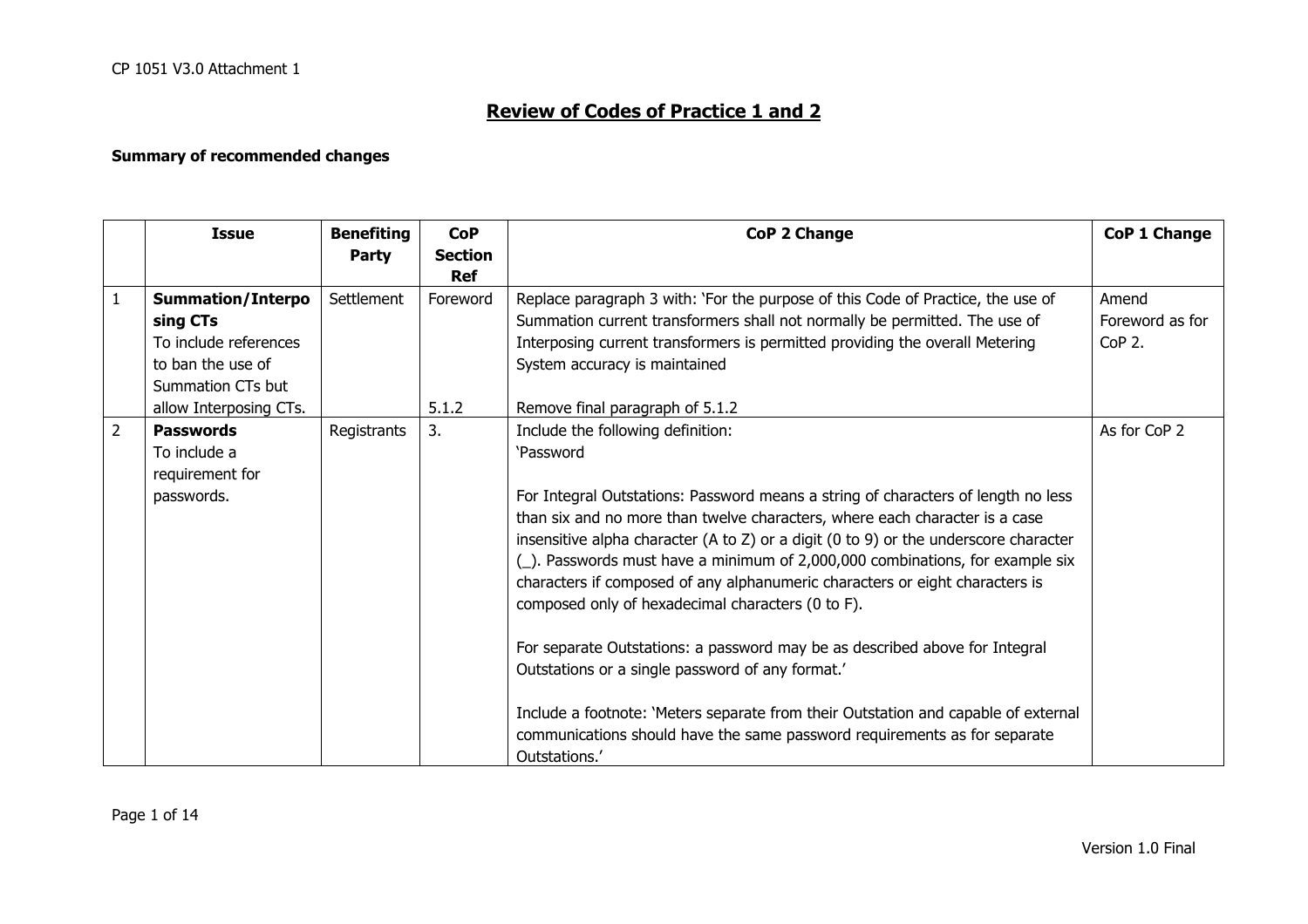| <b>Issue</b> | <b>Benefiting</b><br>Party | <b>CoP</b><br><b>Section</b><br><b>Ref</b> | <b>CoP 2 Change</b>                                                                                                                                                                                                                                                                                                                                                                                                                                                                                                                                                                                                                                                                                                                                                                                                                                              | <b>CoP 1 Change</b> |
|--------------|----------------------------|--------------------------------------------|------------------------------------------------------------------------------------------------------------------------------------------------------------------------------------------------------------------------------------------------------------------------------------------------------------------------------------------------------------------------------------------------------------------------------------------------------------------------------------------------------------------------------------------------------------------------------------------------------------------------------------------------------------------------------------------------------------------------------------------------------------------------------------------------------------------------------------------------------------------|---------------------|
|              |                            | 5.6                                        | Replace this section as follows:<br>For Integral Outstations: Outstation(s) shall provide both local and remote<br>interrogation facilities, from separate ports.<br>To prevent unauthorised access to the data in the Metering Equipment a security<br>scheme, as defined below and in Appendix D, shall be incorporated for both local<br>and remote access. Separate security levels shall be provided for the following<br>activities:-<br>(i) Level 1 - Password for:-<br>Read only of the following metering data, which shall be transferable on request<br>during the interrogation process:-<br>a) Outstation ID;<br>b) Demand Values as defined in clause 4.1.2;<br>c) cumulative measured quantities as defined in clause 4.1.1;<br>d) Maximum Demand (MD) for kW or kVA per programmable charging period i.e.<br>monthly, statistical review period; | As for CoP 2        |
| Page 2 of 14 |                            |                                            | e) multi-rate cumulative Active Energy as specified by the Registrant;<br>f) the measurement transformer ratios, where appropriate (see clause 5.3);<br>g) the measurement transformer error correction factor and/or system loss factor,<br>where this is a constant factor applied to the entire dynamic range of the Meter<br>and the Meter is combined with the display and/or Outstation;<br>h) alarm indications; and<br>i)<br>Outstation time and date.<br>(ii) Level 2 - Password for:-                                                                                                                                                                                                                                                                                                                                                                  | Version 1.0 Final   |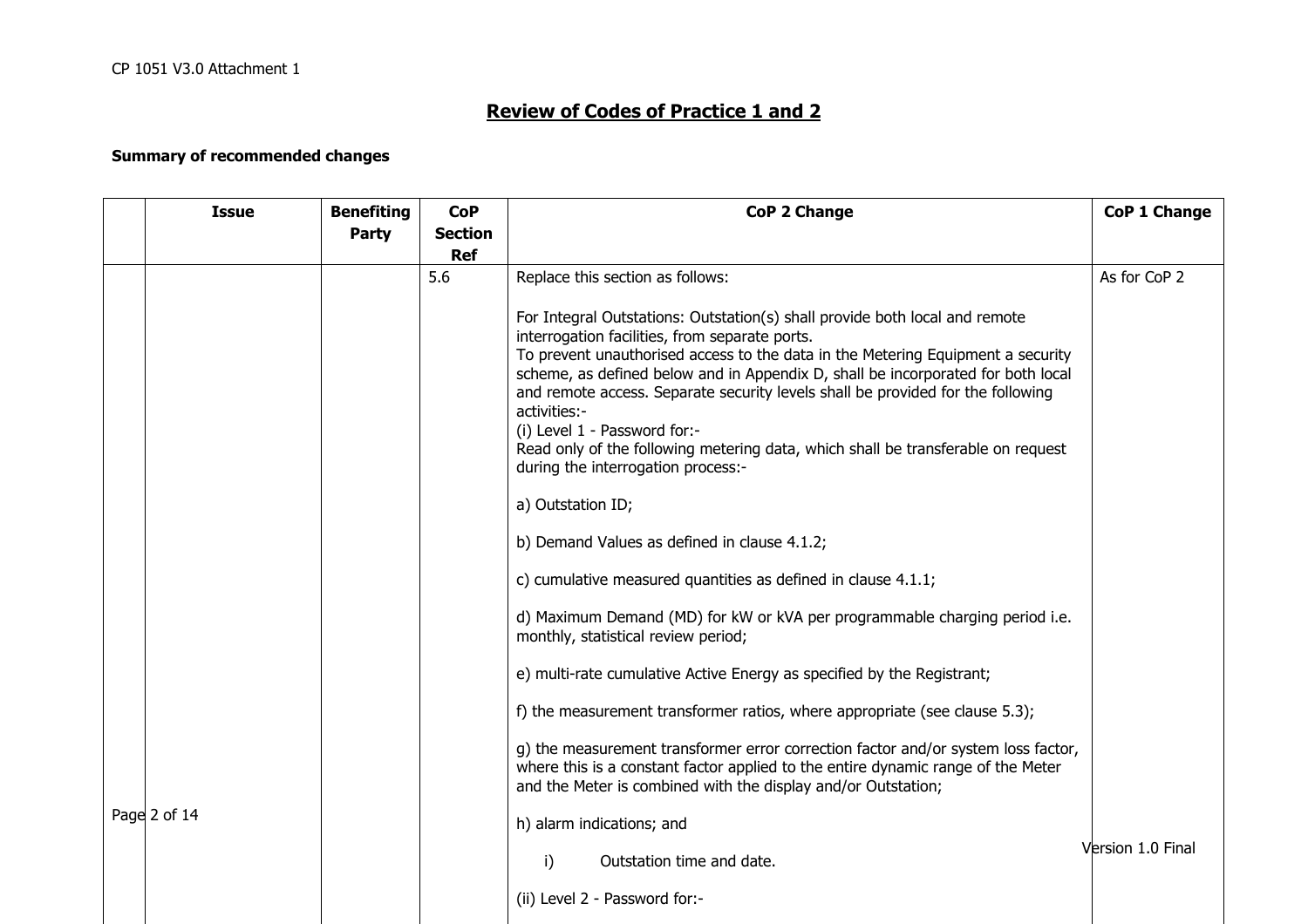|                | <b>Issue</b>                                                                                                                        | <b>Benefiting</b><br>Party | <b>CoP</b><br><b>Section</b> | <b>CoP 2 Change</b>                                                                                                                                                                                                                                                                                                                                                                                                                                                                                                                                                                                                                     | <b>CoP 1 Change</b> |
|----------------|-------------------------------------------------------------------------------------------------------------------------------------|----------------------------|------------------------------|-----------------------------------------------------------------------------------------------------------------------------------------------------------------------------------------------------------------------------------------------------------------------------------------------------------------------------------------------------------------------------------------------------------------------------------------------------------------------------------------------------------------------------------------------------------------------------------------------------------------------------------------|---------------------|
|                |                                                                                                                                     |                            | <b>Ref</b>                   |                                                                                                                                                                                                                                                                                                                                                                                                                                                                                                                                                                                                                                         |                     |
|                |                                                                                                                                     |                            | Appendix<br>D (New)          | Insert new appendix D as follows:<br><b>APPENDIX D PASSWORDS</b><br>The Passwords specified in clause 5.6 shall be subject to the following additional<br>requirements:-<br>1. The communications protocol employed shall ensure that the Password offered<br>determines the level of access to the data within the Metering Equipment.<br>2. A counter logging the number of illegal attempts (i.e. Password comparison<br>failures) to access Metering Equipment via the local and remote ports shall be<br>incorporated into the log-on process. This counter shall reset to zero at every hour<br>change (i.e. 0100, 0200,<br>etc). | As for CoP 2        |
|                |                                                                                                                                     |                            |                              | 3. If the counter reaches 7, then access is prohibited at all levels until the counter<br>resets at the next hour change.                                                                                                                                                                                                                                                                                                                                                                                                                                                                                                               |                     |
| $\overline{3}$ | <b>Dedicated</b><br><b>Measurement</b><br><b>Transformers</b><br>To specify that CTs &<br>VTs are dedicated for<br>Settlement only. | Settlement                 | 5.1.1                        | Amend paragraph 1 as follows: shall be provided for the main and check sole<br>use of Settlement Metering of a circuit. No other burden shall be connected to<br>this dedicated set of current transformers. The main meter shall always be<br>connected to this dedicated set of current transformers.<br>The check meter may also be connected to this dedicated set of current<br>transformers.                                                                                                                                                                                                                                      | None                |
|                |                                                                                                                                     |                            |                              | Alternatively the check meter may be connected to another set of current<br>transformers which shall be in accordance with IEC Standard 185 and with a                                                                                                                                                                                                                                                                                                                                                                                                                                                                                  |                     |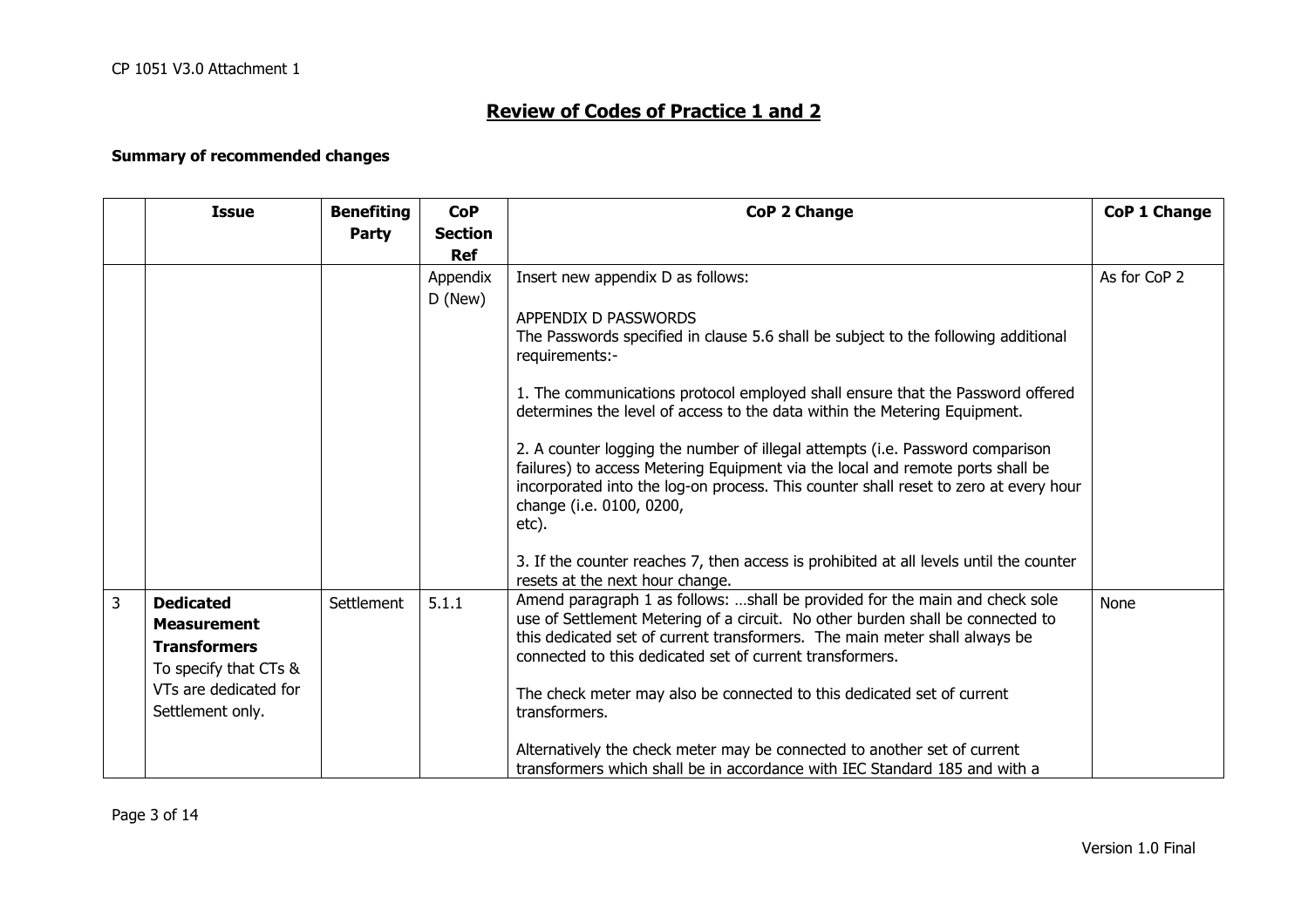| <b>Issue</b> | <b>Benefiting</b> | <b>CoP</b>     | <b>CoP 2 Change</b>                                                                                                                                                                                                                                                                                                                                                                                                                                                                                                                                                                                                                                                                                                                      | <b>CoP 1 Change</b>                                                                                                       |
|--------------|-------------------|----------------|------------------------------------------------------------------------------------------------------------------------------------------------------------------------------------------------------------------------------------------------------------------------------------------------------------------------------------------------------------------------------------------------------------------------------------------------------------------------------------------------------------------------------------------------------------------------------------------------------------------------------------------------------------------------------------------------------------------------------------------|---------------------------------------------------------------------------------------------------------------------------|
|              | Party             | <b>Section</b> |                                                                                                                                                                                                                                                                                                                                                                                                                                                                                                                                                                                                                                                                                                                                          |                                                                                                                           |
|              |                   | <b>Ref</b>     |                                                                                                                                                                                                                                                                                                                                                                                                                                                                                                                                                                                                                                                                                                                                          |                                                                                                                           |
|              |                   | 5.1.4          | minimum standard of accuracy to Class 0.2S. Other burdens may be connected to<br>this other set of current transformers provided that the Panel or Technical<br>Assurance Agent is notified and that the overall accuracy requirements in clause<br>4.2.1 are met and evidence of the value of the additional burden shall be available<br>for inspection by the Panel. The additional burden shall not be modified without<br>prior notification to the Panel, and evidence of this value of the modified<br>additional burden shall be available for inspection by either the Panel or Technical<br>Assurance Agent.<br>Remove 5.1.4 (ii) and amend paragraph 1 to read "providing the following<br>requirements and those in clauses" | Remove 5.1.3<br>(ii) and replace<br>5.1.3 paragraph<br>1 with 5.1.4<br>paragraph 1<br>from CoP 2.<br>Remove 5.1.3<br>(iv) |
|              |                   |                |                                                                                                                                                                                                                                                                                                                                                                                                                                                                                                                                                                                                                                                                                                                                          | Create new<br>5.1.3 to be<br>identical to 5.1.3                                                                           |
|              |                   |                |                                                                                                                                                                                                                                                                                                                                                                                                                                                                                                                                                                                                                                                                                                                                          | from CoP 2 and                                                                                                            |
|              |                   |                |                                                                                                                                                                                                                                                                                                                                                                                                                                                                                                                                                                                                                                                                                                                                          | renumber                                                                                                                  |
|              |                   |                |                                                                                                                                                                                                                                                                                                                                                                                                                                                                                                                                                                                                                                                                                                                                          | existing 5.1.3 to                                                                                                         |
|              |                   |                |                                                                                                                                                                                                                                                                                                                                                                                                                                                                                                                                                                                                                                                                                                                                          | be 5.1.4.                                                                                                                 |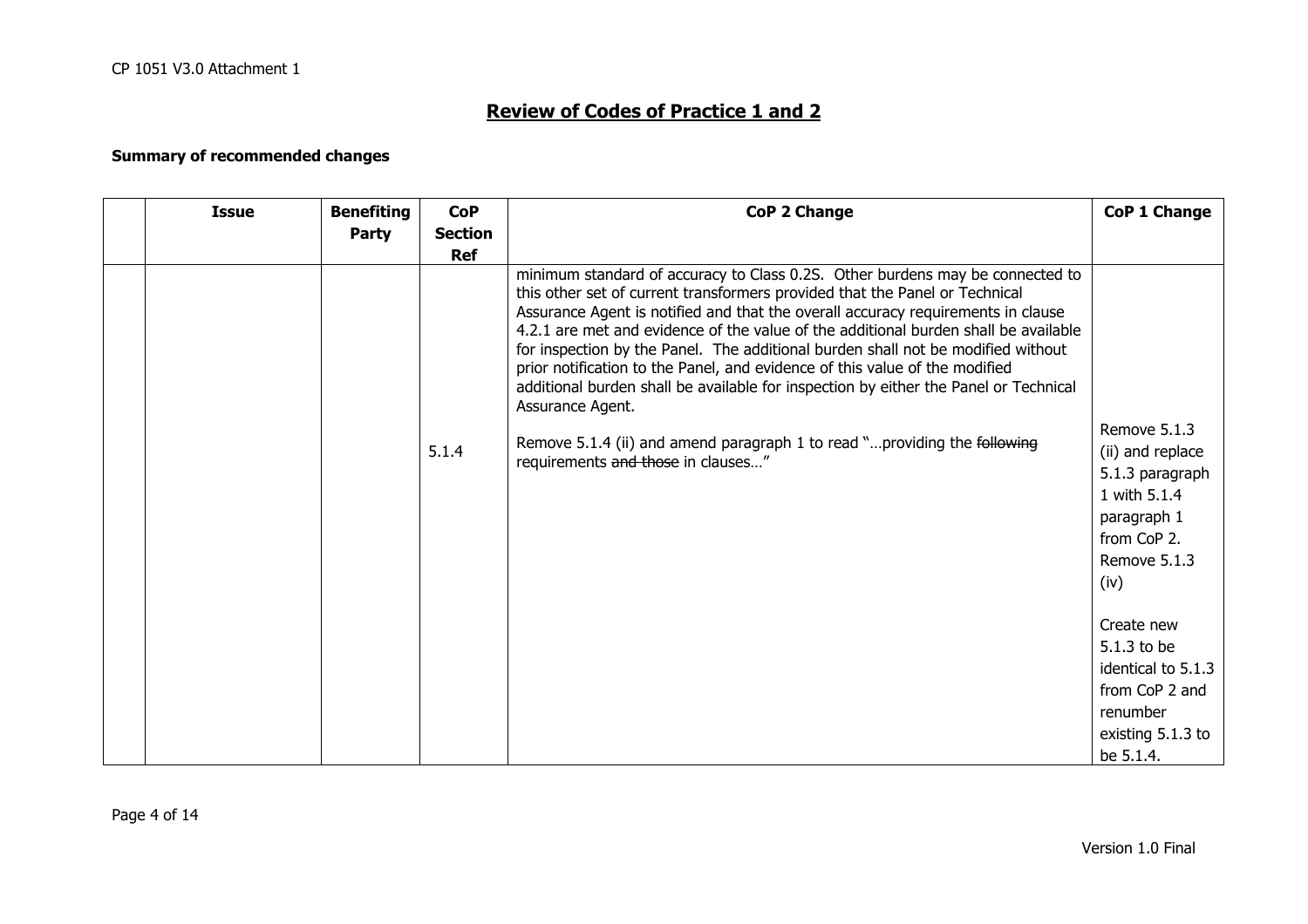|   | <b>Issue</b>                                                   | <b>Benefiting</b><br>Party     | <b>CoP</b><br><b>Section</b> | <b>CoP 2 Change</b>                                                                                                                                                                                                                                                                                                                                                                                                                                                                                                                                                                                                                                                                                                                                                                                                                        | <b>CoP 1 Change</b> |
|---|----------------------------------------------------------------|--------------------------------|------------------------------|--------------------------------------------------------------------------------------------------------------------------------------------------------------------------------------------------------------------------------------------------------------------------------------------------------------------------------------------------------------------------------------------------------------------------------------------------------------------------------------------------------------------------------------------------------------------------------------------------------------------------------------------------------------------------------------------------------------------------------------------------------------------------------------------------------------------------------------------|---------------------|
|   |                                                                |                                | <b>Ref</b>                   |                                                                                                                                                                                                                                                                                                                                                                                                                                                                                                                                                                                                                                                                                                                                                                                                                                            |                     |
|   |                                                                |                                |                              |                                                                                                                                                                                                                                                                                                                                                                                                                                                                                                                                                                                                                                                                                                                                                                                                                                            |                     |
| 4 | <b>Actual CT/VT ratios</b><br>to be used                       | <b>Customers</b><br>Settlement | 5.3                          | Insert new paragraph 3:<br>All Meters supplied via measurement transformers shall be set to the actual<br>primary and secondary ratings of the measurement transformers and the actual<br>ratios displayed on the display or nameplate of the Meter.                                                                                                                                                                                                                                                                                                                                                                                                                                                                                                                                                                                       | As for CoP 2        |
| 5 | <b>Displays</b><br>Specify mandatory and<br>optional displays. | Registrants                    | 5.4.1                        | Remove the existing paragraph and replace with:<br>The Metering Equipment shall display the following primary information (not<br>necessarily simultaneously):<br>a) Mandatory Displays<br>Measured quantities as per clause 4.1.1;<br>i)<br>Current time ("UTC") and date;<br>ii)<br>Measurement transformer ratios (see clause 5.3); and<br>iii)<br>If a compensation factor has been applied for measurement<br>iv)<br>transformer errors and/or system losses, where this is a constant<br>factor applied at security level 3 (i.e. where the Meter is combined<br>with the display and/or Outstation).<br>SVA Metering Equipment shall be capable of enabling the display of the<br>following information, as specified by the Registrant.<br>b) Display capabilities<br>Maximum Demand (MD) for kW per programmable charging period, | As for CoP 2        |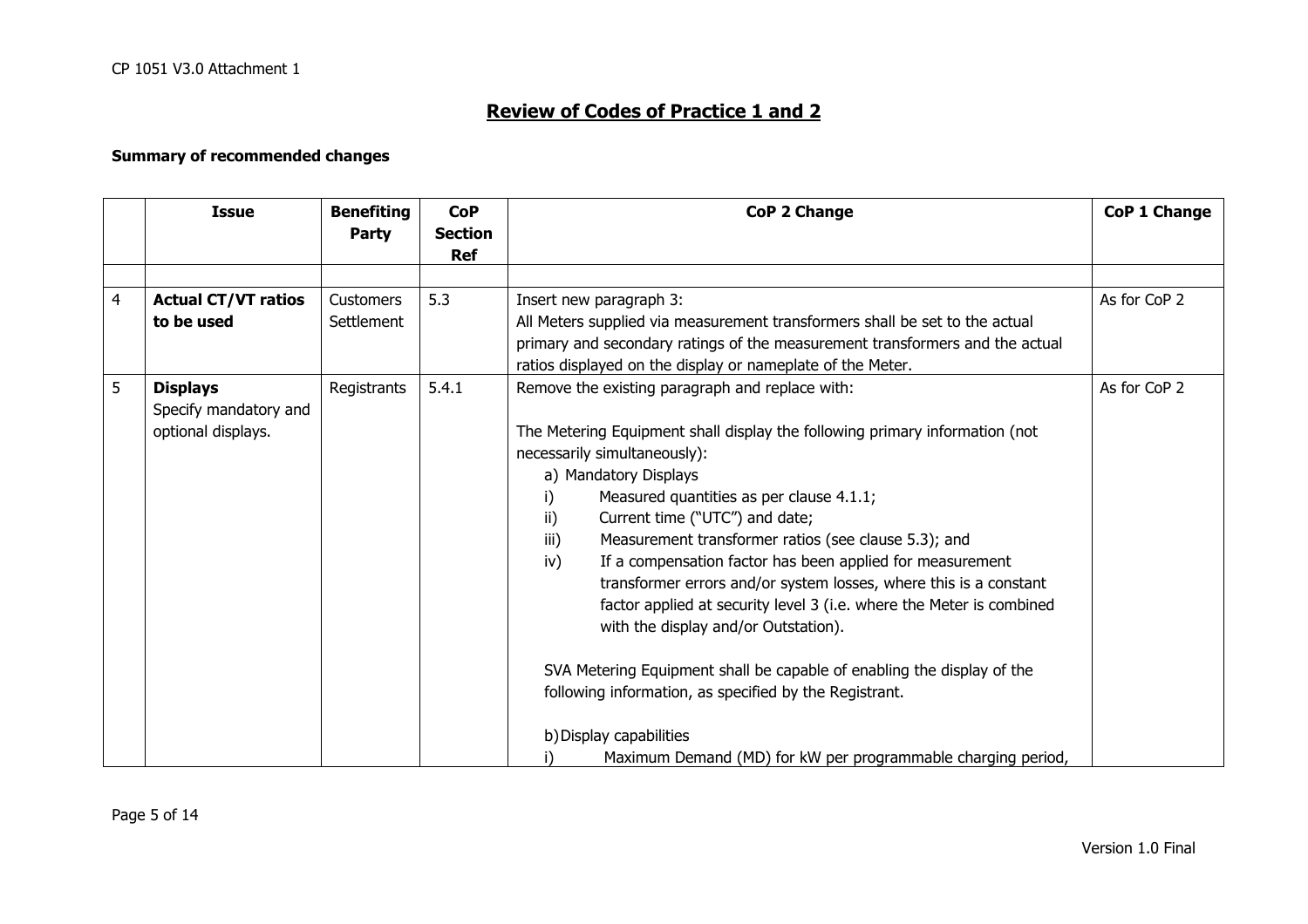|   | <b>Issue</b>            | <b>Benefiting</b> | <b>CoP</b>     | <b>CoP 2 Change</b>                                                                                                | <b>CoP 1 Change</b> |
|---|-------------------------|-------------------|----------------|--------------------------------------------------------------------------------------------------------------------|---------------------|
|   |                         | Party             | <b>Section</b> |                                                                                                                    |                     |
|   |                         |                   | <b>Ref</b>     | i.e. monthly or statistical review period;                                                                         |                     |
|   |                         |                   |                | ii)<br>Maximum Demand (MD) for kVA per programmable charging period,<br>i.e. monthly or statistical review period; |                     |
|   |                         |                   |                | Twice the kWh advance since the commencement of a current<br>iii)                                                  |                     |
|   |                         |                   |                | Demand Period (i.e. kW rising demand);                                                                             |                     |
|   |                         |                   |                | Twice the kVAh advance since the commencement of a current<br>iv)<br>Demand Period (i.e. kVA rising demand);       |                     |
|   |                         |                   |                | Cumulative MD;<br>V)                                                                                               |                     |
|   |                         |                   |                | Number of MD resets; and<br>vi)                                                                                    |                     |
|   |                         |                   |                | Multi-rate display sequence as specified by the Registrant with a<br>vii)                                          |                     |
|   |                         |                   |                | minimum of 8 rates selectable over the calendar year.                                                              |                     |
|   |                         |                   |                | MD shall be resettable at midnight of the last day of the charging period and for                                  |                     |
|   |                         |                   |                | part chargeable period demands. If a manual reset button is provided then this                                     |                     |
|   |                         |                   |                | shall be sealable.                                                                                                 |                     |
|   |                         |                   | Appendix       |                                                                                                                    |                     |
|   |                         |                   | C              | Remove Appendix C                                                                                                  |                     |
| 6 | <b>Pulsing</b>          | <b>Customers</b>  | 5.4.2          | Replace existing text with:                                                                                        | As for CoP 2        |
|   | Pulsing to be specified | Registrants       |                | The Metering Equipment shall be capable of providing the following information                                     |                     |
|   | for each measured       |                   |                | locally to the customer or Registrant configured to their requirements taking                                      |                     |
|   | quantity.               |                   |                | account of the measured quantities (see clause 4.1.1):                                                             |                     |
|   |                         |                   |                | i) For Active energy in kWh (Import and Export), re-active energy in kVArh                                         |                     |
|   |                         |                   |                | (Import and Export) – if volt-free contacts are used, then these                                                   |                     |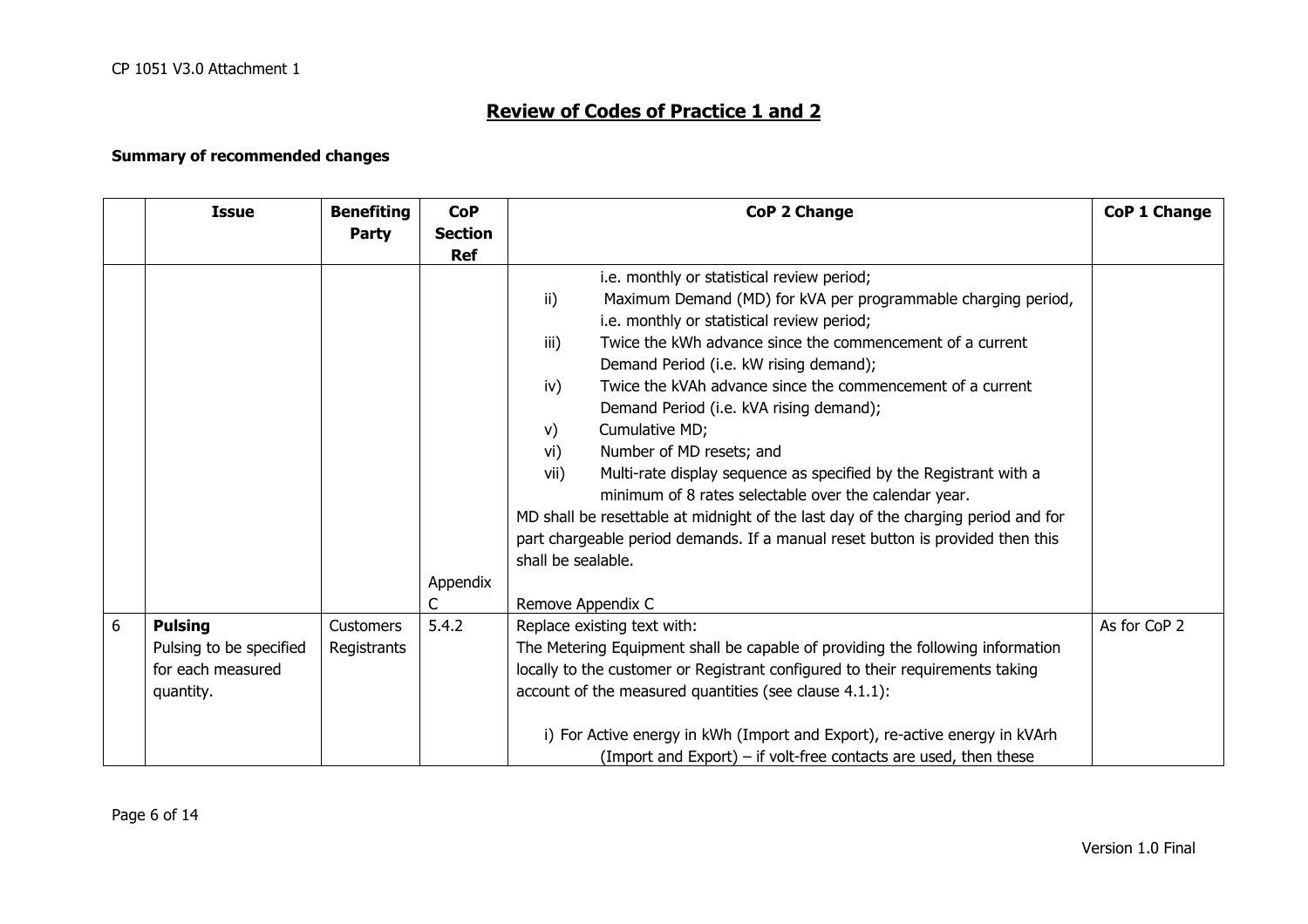#### **Summary of recommended changes**

|    | <b>Issue</b>                                                                                              | <b>Benefiting</b>                       | <b>CoP</b>                   | <b>CoP 2 Change</b>                                                                                                                                                                                                                                                                                                                                                                                                                                                                                                                                                                                                                                                                                                                                                                                                                                                                                                                                                                                                                                                                                     | <b>CoP 1 Change</b>                                                                         |
|----|-----------------------------------------------------------------------------------------------------------|-----------------------------------------|------------------------------|---------------------------------------------------------------------------------------------------------------------------------------------------------------------------------------------------------------------------------------------------------------------------------------------------------------------------------------------------------------------------------------------------------------------------------------------------------------------------------------------------------------------------------------------------------------------------------------------------------------------------------------------------------------------------------------------------------------------------------------------------------------------------------------------------------------------------------------------------------------------------------------------------------------------------------------------------------------------------------------------------------------------------------------------------------------------------------------------------------|---------------------------------------------------------------------------------------------|
|    |                                                                                                           | Party                                   | <b>Section</b><br><b>Ref</b> |                                                                                                                                                                                                                                                                                                                                                                                                                                                                                                                                                                                                                                                                                                                                                                                                                                                                                                                                                                                                                                                                                                         |                                                                                             |
| 8  | <b>Integral Outstations</b><br>Provision to be made.                                                      | Registrants                             | 5.1.3                        | should use a pulse rate at full load of between 0.1 and 2 pulses per<br>second with a nominal duration of 80mS per pulse; and<br>ii) A 30 minute reset pulse, and if volt-free contacts are used then this pulse<br>should be within a tolerance of $\pm 0.1\%$ of the Demand Period from<br>the volt-free contacts with a minimum duration of 0.5 second and a<br>maximum duration of 10 seconds.<br>Replace paragraphs 1 and 2 with:<br>Where a common mode fault, such as a VT fuse failure, could cause incorrect<br>voltages on both the main and check Meters, Meters combining integral<br>Outstations shall provide for the data to be identified with an alarm indicating<br>voltage imbalance. Otherwise, an alarm may be used which has an operating<br>sensitivity of a voltage imbalance of 5% or more (expressed as a percentage of<br>nominal voltage). The alarm shall incorporate a time delay feature so as to avoid<br>spurious operation. The alarm shall produce voltage imbalance notification by the<br>next working at a point which is normally manned.<br>Remove paragraph 4. | Replace<br>paragraphs 1<br>and 2 in 5.1.3<br>(iv) with same<br>replacement as<br>for CoP 2. |
| 9  | <b>Protocol and</b><br><b>Compliance</b><br>Metering Equipment to<br>meet the requirements<br>of BSCP601. | Data<br><b>Collectors</b><br>Settlement | 5.5 Para 4                   | The Outstation data shall be to a format and protocol approved by the Panel in<br>accordance with BSCP 601.                                                                                                                                                                                                                                                                                                                                                                                                                                                                                                                                                                                                                                                                                                                                                                                                                                                                                                                                                                                             | As for CoP 2                                                                                |
| 11 | <b>Material Change</b>                                                                                    | Settlement                              | 5.1.4                        | Remove 5.1.4 (i)                                                                                                                                                                                                                                                                                                                                                                                                                                                                                                                                                                                                                                                                                                                                                                                                                                                                                                                                                                                                                                                                                        | Remove 5.1.3 (i)                                                                            |

Page 7 of 14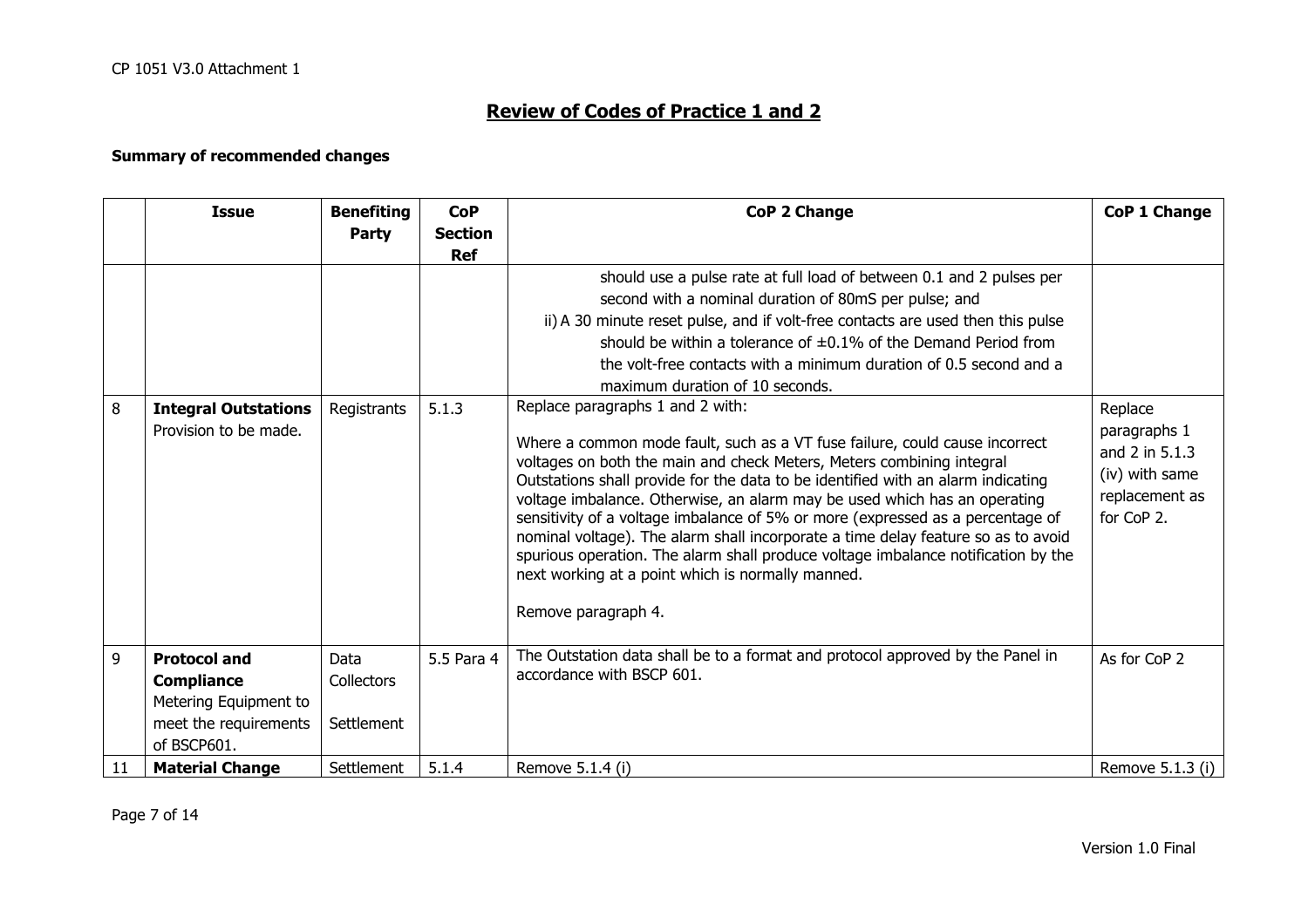|    | Closer defined in CoPs.        |            | Foreword       | Append to Foreword:<br>Where a material change to a Metering System takes place, then this Metering<br>System must be modified to comply with the most recent version of this Code of<br>Practice. Changes to a Metering System are considered to be material where they<br>constitute a change to:<br>switchgear containing measurement transformers; and/or<br>i)<br>$\mathsf{ii}$<br>the primary plant associated with the Metering System i.e.<br>measurement transformers.<br>Where a Dispensation applies, and where the Actual Metering Point is not at the<br>Defined Metering Point, a Material Change affecting the Defined Metering Point | Append same<br>text to Foreword<br>as for CoP 2                                                                                                   |
|----|--------------------------------|------------|----------------|------------------------------------------------------------------------------------------------------------------------------------------------------------------------------------------------------------------------------------------------------------------------------------------------------------------------------------------------------------------------------------------------------------------------------------------------------------------------------------------------------------------------------------------------------------------------------------------------------------------------------------------------------|---------------------------------------------------------------------------------------------------------------------------------------------------|
|    |                                |            |                | may not affect the Metering System at the Actual Metering Point.                                                                                                                                                                                                                                                                                                                                                                                                                                                                                                                                                                                     |                                                                                                                                                   |
| 12 | 4 Quadrant<br><b>Metering</b>  | Settlement | 4.1.1<br>4.1.2 | Remove * and associated notes.                                                                                                                                                                                                                                                                                                                                                                                                                                                                                                                                                                                                                       | None                                                                                                                                              |
|    | This is to be a                |            |                |                                                                                                                                                                                                                                                                                                                                                                                                                                                                                                                                                                                                                                                      |                                                                                                                                                   |
|    | minimum requirement.           |            | 5.3            | Remove last sentence of paragraph 2                                                                                                                                                                                                                                                                                                                                                                                                                                                                                                                                                                                                                  |                                                                                                                                                   |
| 13 | <b>Energisation</b><br>(Meter) | Settlement | 5.5            | Replace paragraph 8 with:<br>'Outstations shall be fitted with an auxiliary terminal that provides for the<br>Outstation's energisation. The supply to the auxiliary terminal shall be free of<br>switches, secure and continuously available. If this is not possible, then the<br>auxiliary supply may be provided from the measurement VT as long as it is<br>separate from the potential measurement circuits'                                                                                                                                                                                                                                   | Replace 5.5,<br>paragraph 8<br>with:<br>'Outstations<br>shall be fitted<br>with an auxiliary<br>terminal that<br>provides for the<br>Outstation's |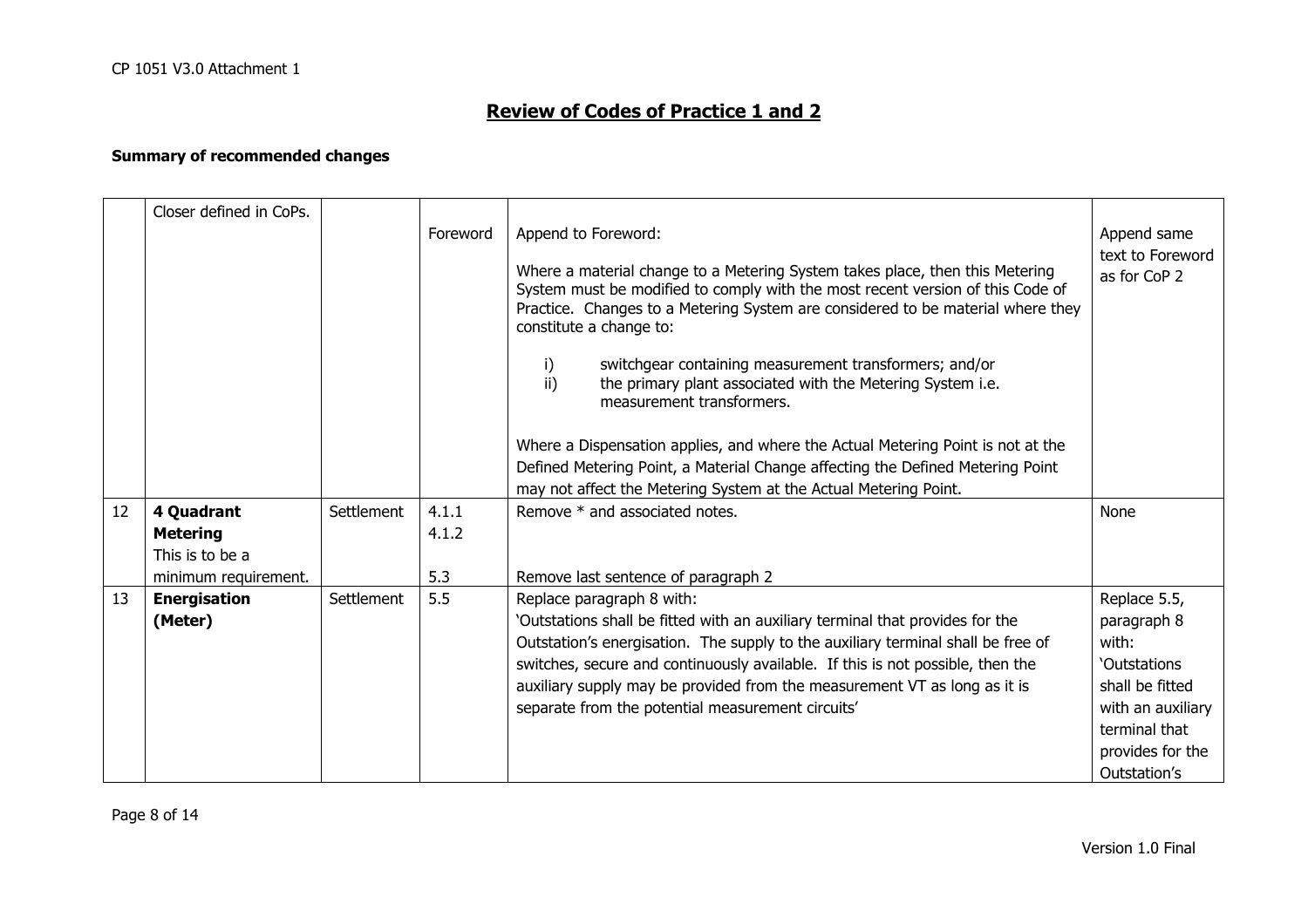|    |                                       |               |                        |                                                                                                            | energisation.<br>The supply to<br>the auxiliary<br>terminal shall be<br>free of switches,<br>secure and<br>continuously |
|----|---------------------------------------|---------------|------------------------|------------------------------------------------------------------------------------------------------------|-------------------------------------------------------------------------------------------------------------------------|
|    |                                       |               |                        |                                                                                                            | available'                                                                                                              |
| 14 | <b>Central Despatch</b>               | Clarification | Appendix<br>A          | Remove paragraph relating to Central Despatch under point 6.                                               | None                                                                                                                    |
| 15 | <b>Measurement</b><br><b>Criteria</b> | Clarification | $4.1.1$ and<br>4.1.2   | Amend the power-of-10 prefixes from kilo ("k") to mega ("M")                                               | None                                                                                                                    |
| 16 | Wound<br><b>Transformers</b>          | Settlement    | 5.1                    | Replace paragraph 3 with:<br>All measurements transformers shall be of a wound construction.               | As for CoP 2 but<br>replacing<br>paragraph 1 of<br>section 5.1<br>rather than<br>paragraph 3                            |
| 17 | <b>Accuracy</b><br>requirements       | Settlement    | 4.2.1                  | Remove caveat relating to accuracy requirements for current between 1-5% of<br>the Rated Measuring Current | As for CoP 2                                                                                                            |
| 18 | <b>Practical Guidance</b>             | <b>MOAs</b>   | Appendix<br>E<br>(New) | New Appendix E created to give guidance the use of multi-core cables.                                      | As for CoP 2                                                                                                            |
| 19 | <b>Fusing</b>                         | Settlement    | 5.1.4<br>5.3           | Remove item (iii).<br>New paragraph as follows:                                                            | Remove 5.1.3<br>item (iii)                                                                                              |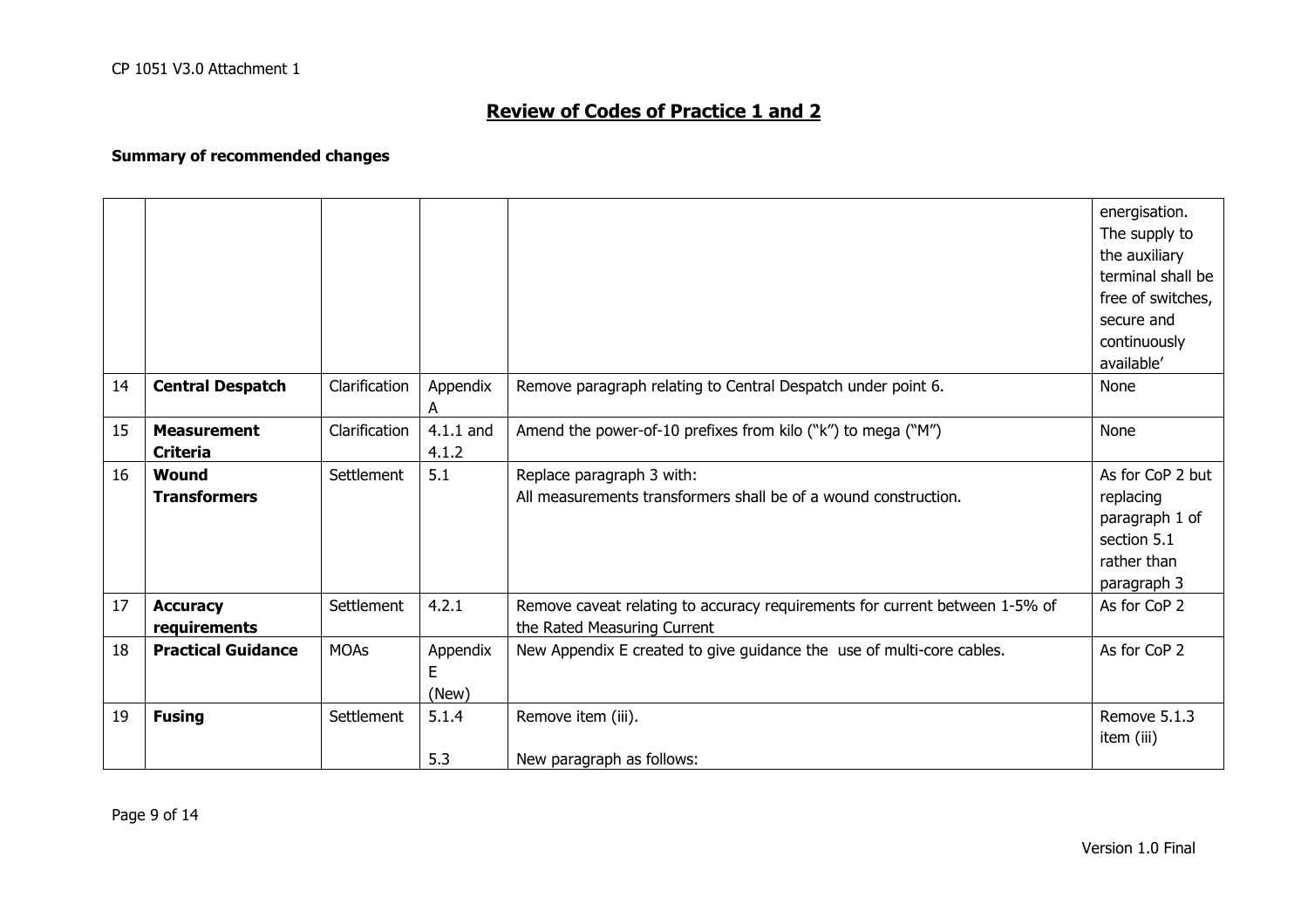|    |                     |            | Appendix<br>$\mathsf{C}$<br>(New) | `Fusing shall be placed as close as practicable to the VT. In addition, means of<br>isolation shall be provided locally for each Meter and its associated test facility in<br>accordance with Appendix C.'<br>New Appendix C created to give fusing guidelines plus a diagrammatic example.<br>Incorporate the requirements of Pool circular CEO00438 relating to fusing.<br>These requirements should reflect HV metering for a solid link in the yellow phase<br>VT potential circuit. | As for CoP 2<br>As for CoP 2<br>As for CoP 2 |
|----|---------------------|------------|-----------------------------------|------------------------------------------------------------------------------------------------------------------------------------------------------------------------------------------------------------------------------------------------------------------------------------------------------------------------------------------------------------------------------------------------------------------------------------------------------------------------------------------|----------------------------------------------|
| 20 | IEC/BS              | Settlement | Reference                         | Add:                                                                                                                                                                                                                                                                                                                                                                                                                                                                                     | Add:                                         |
|    | <b>Requirements</b> |            | s                                 | BS EN 62052-11 'Electricity metering equipment (AC). General requirements, tests                                                                                                                                                                                                                                                                                                                                                                                                         | BS EN 62052-11                               |
|    |                     |            |                                   | and test conditions. Metering equipment';                                                                                                                                                                                                                                                                                                                                                                                                                                                | 'Electricity                                 |
|    |                     |            |                                   | BS EN 62053-22 'Electricity metering equipment (a.c.). Particular requirements.                                                                                                                                                                                                                                                                                                                                                                                                          | metering                                     |
|    |                     |            |                                   | Static meters for active energy (classes 0,2 S and 0,5 S)';                                                                                                                                                                                                                                                                                                                                                                                                                              | equipment (AC).                              |
|    |                     |            |                                   | BS EN 62053-11 'Electricity metering equipment (a.c.). Particular requirements.                                                                                                                                                                                                                                                                                                                                                                                                          | General                                      |
|    |                     |            |                                   | Electromechanical meters for active energy (classes 0,5, 1 and 2)';                                                                                                                                                                                                                                                                                                                                                                                                                      | requirements,                                |
|    |                     |            |                                   | BS EN 62053-23 'Electricity metering equipment (a.c.). Particular requirements.                                                                                                                                                                                                                                                                                                                                                                                                          | tests and test                               |
|    |                     |            |                                   | Static meters for reactive energy (classes 2 and 3)';                                                                                                                                                                                                                                                                                                                                                                                                                                    | conditions.                                  |
|    |                     |            |                                   | BS EN 62056-21 'Electricity metering. Data exchange for meter reading, tariff and                                                                                                                                                                                                                                                                                                                                                                                                        | Metering                                     |
|    |                     |            |                                   | load control. Direct local data exchange';                                                                                                                                                                                                                                                                                                                                                                                                                                               | equipment';                                  |
|    |                     |            |                                   | IEC 60044-1 'Instrument transformers. Current transformers';                                                                                                                                                                                                                                                                                                                                                                                                                             |                                              |
|    |                     |            |                                   | IEC 60044-2 'Instrument transformers. Inductive voltage transformers'; and                                                                                                                                                                                                                                                                                                                                                                                                               | BS EN 62053-22                               |
|    |                     |            |                                   | BS EN 60044-3 'Instrument transformers. Combined transformers'.                                                                                                                                                                                                                                                                                                                                                                                                                          | 'Electricity                                 |
|    |                     |            |                                   |                                                                                                                                                                                                                                                                                                                                                                                                                                                                                          | metering                                     |
|    |                     |            |                                   | Remove:                                                                                                                                                                                                                                                                                                                                                                                                                                                                                  | equipment                                    |
|    |                     |            |                                   | BS EN 60687 'AC Static Watthour Meters for Active Energy (Classes 0.2S and                                                                                                                                                                                                                                                                                                                                                                                                               | (a.c.). Particular                           |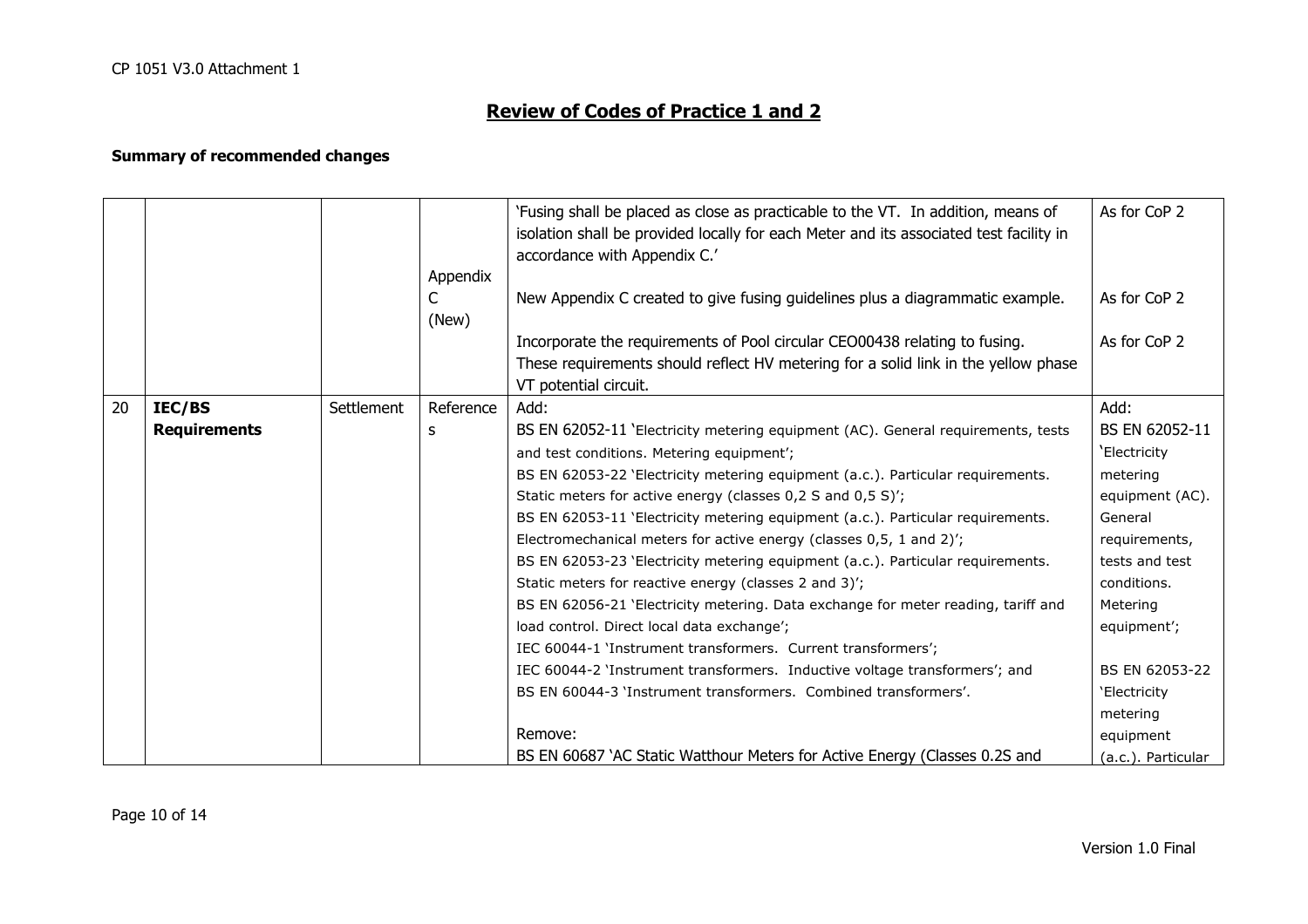|  | 0.5S);                                                                                            | requirements.      |
|--|---------------------------------------------------------------------------------------------------|--------------------|
|  | BS EN 60521 'Class 0.5, 1 and 2 Alternating Current Watt-Hour Meters);                            | Static meters for  |
|  | BS EN 61268 'Alternating Current Static Var-Hour Meters for Reactive Energy                       | active energy      |
|  | (Classes 2 and 3);                                                                                | (classes 0,2 S     |
|  | BS EN 61107 'Data Exchange for Meter Reading, Tariff and Load Control. Direct<br>Local Exchange'; | and $0,5 S$ ;      |
|  | IEC Standard 44-3 'Instrument Transformers - Combined Transformers';                              |                    |
|  |                                                                                                   | BS EN 62053-23     |
|  | IEC Standard 185 'Current Transformers'; and                                                      | 'Electricity       |
|  | IEC Standard 186 'Voltage Transformers'.                                                          | metering           |
|  |                                                                                                   | equipment          |
|  |                                                                                                   | (a.c.). Particular |
|  |                                                                                                   | requirements.      |
|  |                                                                                                   | Static meters for  |
|  |                                                                                                   | reactive energy    |
|  |                                                                                                   | (Classes 2 and     |
|  |                                                                                                   | $3)$ ;             |
|  |                                                                                                   | BS EN 62056-21     |
|  |                                                                                                   | 'Electricity       |
|  |                                                                                                   | metering. Data     |
|  |                                                                                                   | exchange for       |
|  |                                                                                                   | meter reading,     |
|  |                                                                                                   | tariff and load    |
|  |                                                                                                   | control. Direct    |
|  |                                                                                                   | local data         |
|  |                                                                                                   | exchange';         |
|  |                                                                                                   |                    |
|  |                                                                                                   |                    |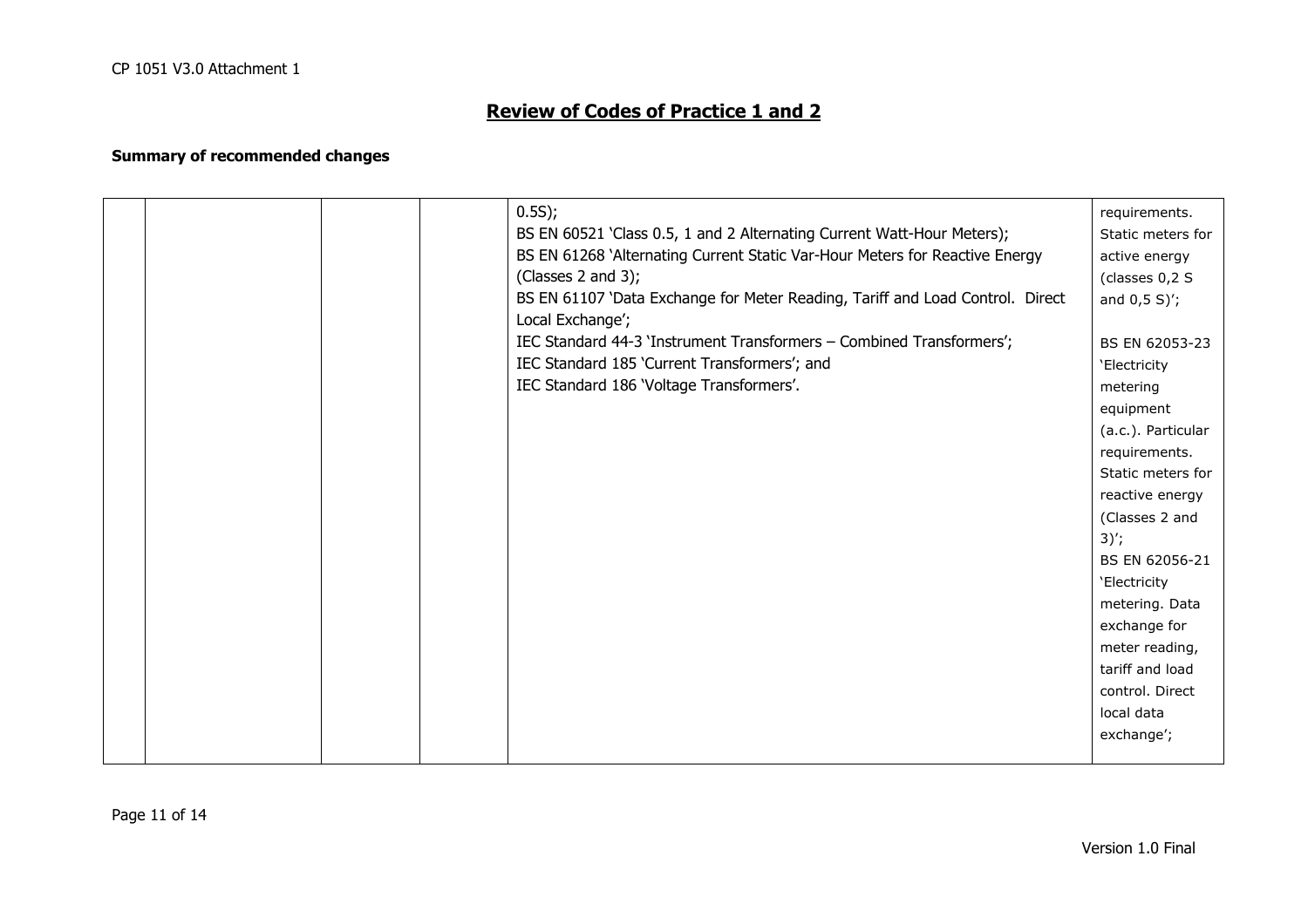|  |  | <b>IEC Standard</b>    |
|--|--|------------------------|
|  |  | 44-3 'Instrument       |
|  |  | Transformers-          |
|  |  | Combined               |
|  |  | Transformers';         |
|  |  |                        |
|  |  | <b>IEC Standard</b>    |
|  |  | 185 'Current           |
|  |  | Transformers';         |
|  |  | and                    |
|  |  |                        |
|  |  | <b>IEC Standard</b>    |
|  |  | 186 'Voltage           |
|  |  | Transformers'.         |
|  |  |                        |
|  |  | Remove:                |
|  |  | <b>BS EN 60687</b>     |
|  |  | 'AC Static             |
|  |  | <b>Watthour Meters</b> |
|  |  | for Active             |
|  |  | Energy (Classes        |
|  |  | $0.2S$ and $0.5S$ );   |
|  |  |                        |
|  |  |                        |
|  |  | Draft IEC              |
|  |  | Standard 1030          |
|  |  | 'Alternating           |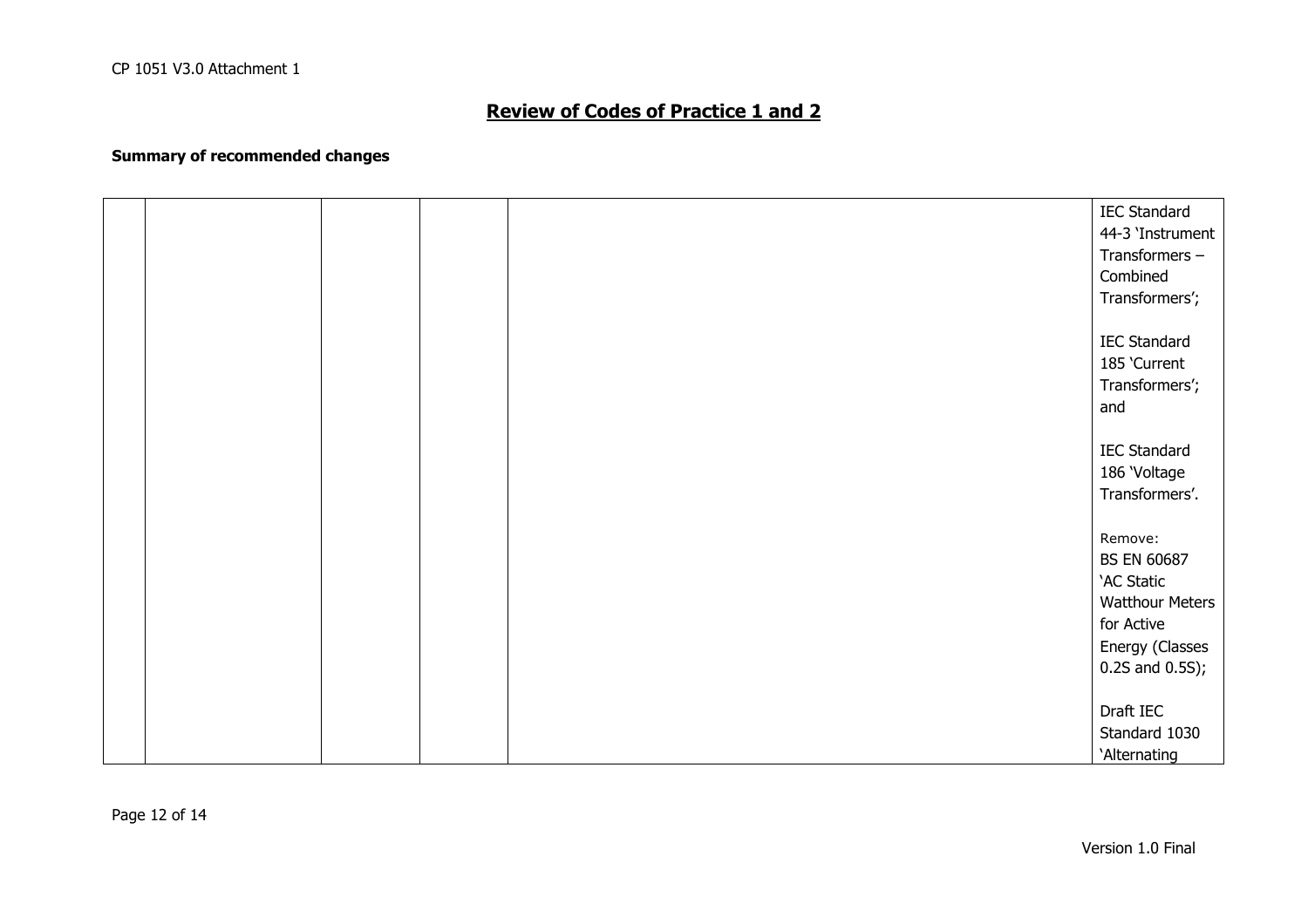|  |  | <b>Current Static</b> |
|--|--|-----------------------|
|  |  | Var-Hour Meters       |
|  |  | for Reactive          |
|  |  | Energy (Classes       |
|  |  | 2 and $3$ ;           |
|  |  |                       |
|  |  | <b>BS EN 61107</b>    |
|  |  | 'Data Exchange        |
|  |  | for Meter             |
|  |  | Reading, Tariff       |
|  |  | and Load              |
|  |  | Control. Direct       |
|  |  | Local Exchange';      |
|  |  |                       |
|  |  | <b>IEC Standard</b>   |
|  |  | 44-3 'Instrument      |
|  |  | Transformers-         |
|  |  | Combined              |
|  |  | Transformers';        |
|  |  |                       |
|  |  | <b>IEC Standard</b>   |
|  |  | 185 'Current          |
|  |  | Transformers';        |
|  |  | and                   |
|  |  |                       |
|  |  | <b>IEC Standard</b>   |